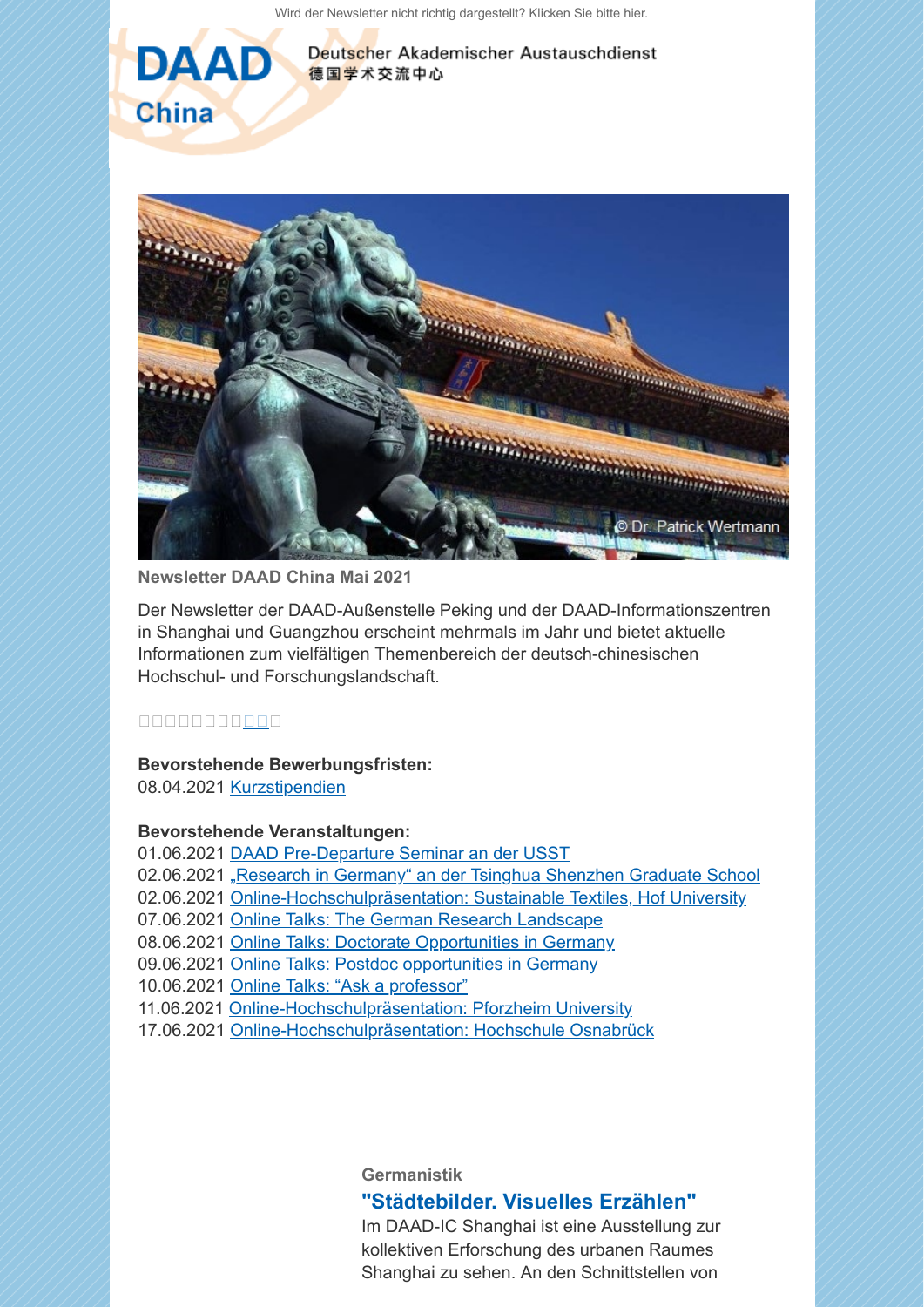

Fotografie und Sprache verflechtet "Städtebilder" Forschung, Lehre und künstlerische Praxis. "Versprechen von Geschichten, Speicherung von Blicken" - so beschreibt Prof. LI Shuangzhi die Buchpublikation und Ausstellung.

[Mehr »](https://scnem.com/a.php?sid=fdjb4.1mb5irc,f=6,n=fdjb4.1mb5irc,artref=9329707,l=r5a83k.pgkqpd)



## **Alumni [HR-Strategien von BMW Brilliance](https://scnem.com/a.php?sid=fdjb4.1mb5irc,f=6,n=fdjb4.1mb5irc,artref=9329708,l=r5a83l.1qikj7n) Automotive und Dräxlmeier**

Deutsche Unternehmen in China müssen sich neu aufstellen, um in der Welt von morgen erfolgreich zu bleiben. Welche HR-Initiativen sind am effektivsten? Alumni und HR-Experten und Expertinnen diskutierten bei einer Fachveranstaltung in Shenyang.

[Mehr »](https://scnem.com/a.php?sid=fdjb4.1mb5irc,f=6,n=fdjb4.1mb5irc,artref=9329708,l=r5a83l.1qikj7n)



## **DAADialogue**

# **[Das Jahr der neuen Online-Formate](https://scnem.com/a.php?sid=fdjb4.1mb5irc,f=6,n=fdjb4.1mb5irc,artref=9329709,l=r5a83m.151g8cq)**

Der DAAD stellt ein neues Format vor: In lebendigen Interviews werden spannende Fachgebiete vorgestellt und Fragen live beantwortet. Das Gespräch wird per Weibo-Streaming live aus der DAAD-Außenstelle per Handy ins Wohnzimmer der Zuschauenden übertragen.

[Mehr »](https://scnem.com/a.php?sid=fdjb4.1mb5irc,f=6,n=fdjb4.1mb5irc,artref=9329709,l=r5a83m.151g8cq)



## **Greater Bay Area**

# **[Die südchinesische Hochschulwelt im](https://scnem.com/a.php?sid=fdjb4.1mb5irc,f=6,n=fdjb4.1mb5irc,artref=9329712,l=r5a83n.1i4tqha) Wandel der Zeit**

Die Greater Bay Initiative vernetzt die Sonderverwaltungszonen Hongkong und Macau mit den angrenzenden Städten des chinesischen Festlands. Neben wirtschaftlichen Kooperationen sind unzählige Projekte in Kultur, Wissenschaft und Tourismus geplant.

[Mehr »](https://scnem.com/a.php?sid=fdjb4.1mb5irc,f=6,n=fdjb4.1mb5irc,artref=9329712,l=r5a83n.1i4tqha)



## **Panel discussion & networking**

# **[How can we model future mobility to be](https://scnem.com/a.php?sid=fdjb4.1mb5irc,f=6,n=fdjb4.1mb5irc,artref=9329711,l=r5a83o.o97bcm) sustainable?**

A series of panel discussions & networking events will be launched by DAAD-IC Shanghai & German Centre Shanghai June  $10<sup>th</sup>$ . The aim is bringing together DAAD-Alumni and young researchers, economic stakeholders and creative leaders.

### [Mehr »](https://scnem.com/a.php?sid=fdjb4.1mb5irc,f=6,n=fdjb4.1mb5irc,artref=9329711,l=r5a83o.o97bcm)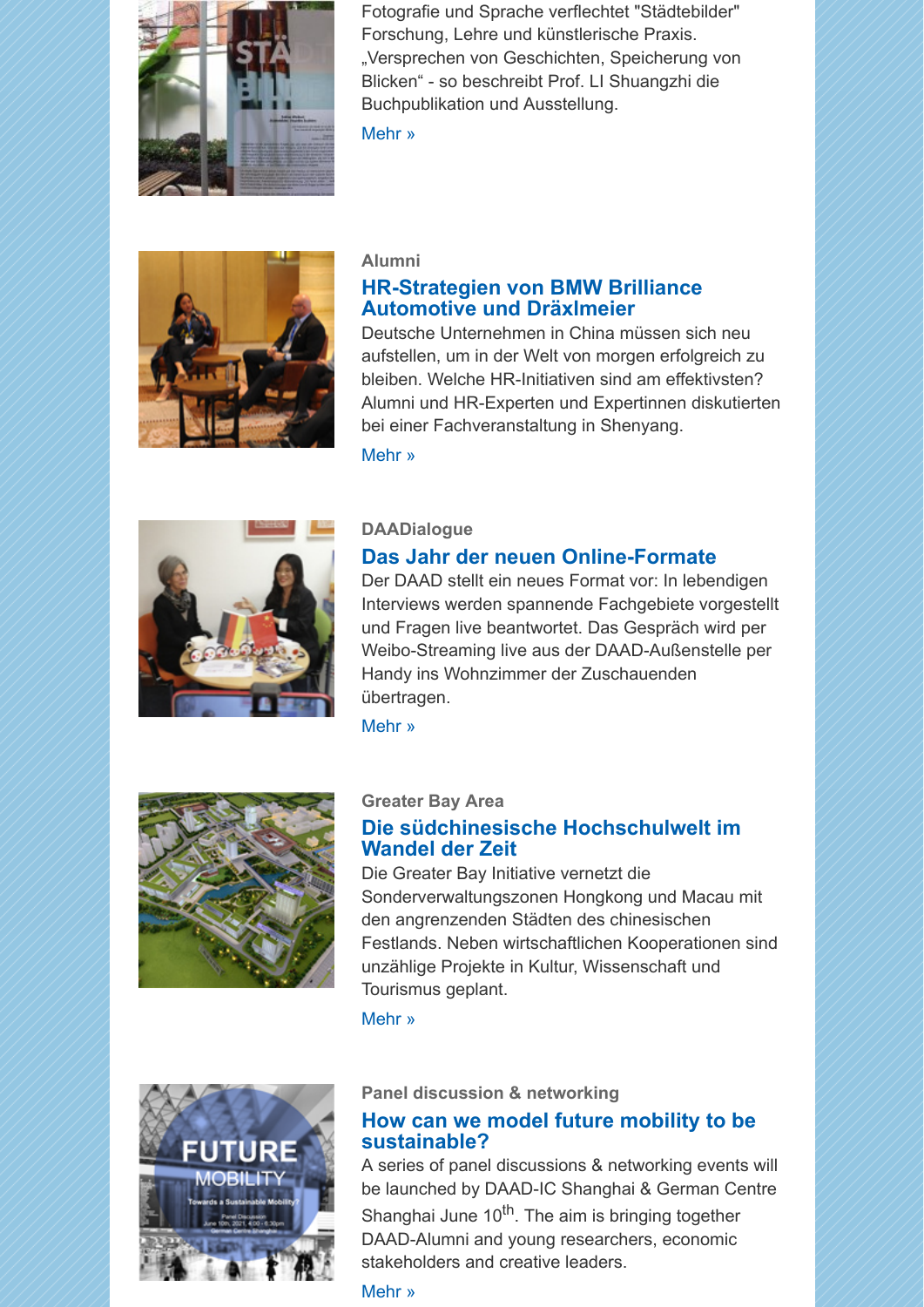

#### **Research in Germany**

# **[Online Talk Series: Do your research in](https://scnem.com/a.php?sid=fdjb4.1mb5irc,f=6,n=fdjb4.1mb5irc,artref=9329710,l=r5a83p.1s3r5kg) Germany**

Are you interested in starting or continuing your research career in Germany? Join the Research in Germany-Online Talk Series and chat with experts about PhD and PostDoc opportunities in Germany. This series will be conducted from June  $7<sup>th</sup>$  to June  $10^{th}$ .

[Mehr »](https://scnem.com/a.php?sid=fdjb4.1mb5irc,f=6,n=fdjb4.1mb5irc,artref=9329710,l=r5a83p.1s3r5kg)



**Intl. Wissenschaftskooperationen**

## **[KIWi Podiumsdiskussion: Lehren und](https://scnem.com/a.php?sid=fdjb4.1mb5irc,f=6,n=fdjb4.1mb5irc,artref=9329713,l=r5a83q.171e99n) Forschen unter komplexen Rahmenbedingungen**

Das DAAD-Kompetenzzentrum veranstaltet am 9. Juni eine Podiumsdiskussion zum Thema "Wissenschaftskooperationen zwischen ,anything goes' und roten Linien – Brauchen wir einen neuen Wertekompass?".

## [Mehr »](https://scnem.com/a.php?sid=fdjb4.1mb5irc,f=6,n=fdjb4.1mb5irc,artref=9329713,l=r5a83q.171e99n)



### **Ausschreibungen**

# **[Postdoctoral Researchers International](https://scnem.com/a.php?sid=fdjb4.1mb5irc,f=6,n=fdjb4.1mb5irc,artref=9329714,l=r5a83r.1g14699) Mobility Experience (PRIME)**

PRIME unterstützt die Mobilität in der Postdoktorandenphase durch befristete Stellen an deutschen Hochschulen. Die Förderung umfasst eine Auslandsphase und eine sechsmonatige Integrationsphase an einer deutschen Hochschule. [Mehr »](https://scnem.com/a.php?sid=fdjb4.1mb5irc,f=6,n=fdjb4.1mb5irc,artref=9329714,l=r5a83r.1g14699)

#### ANZEIGE



#### **Berlin University of the Arts**

From June to October 2021, the Berlin University of the Arts presents an international workshop programme aimed at artists, senior students, and graduates from all artistic disciplines. We offer inspiring courses in the field of Fine Arts, Design, Music, Performing Arts, as well as interdisciplinary workshops, both as online and face-to-face events.

[Mehr »](https://scnem.com/a.php?sid=fdjb4.1mb5irc,f=6,n=fdjb4.1mb5irc,artref=9329702,l=r5a83s.p2per1)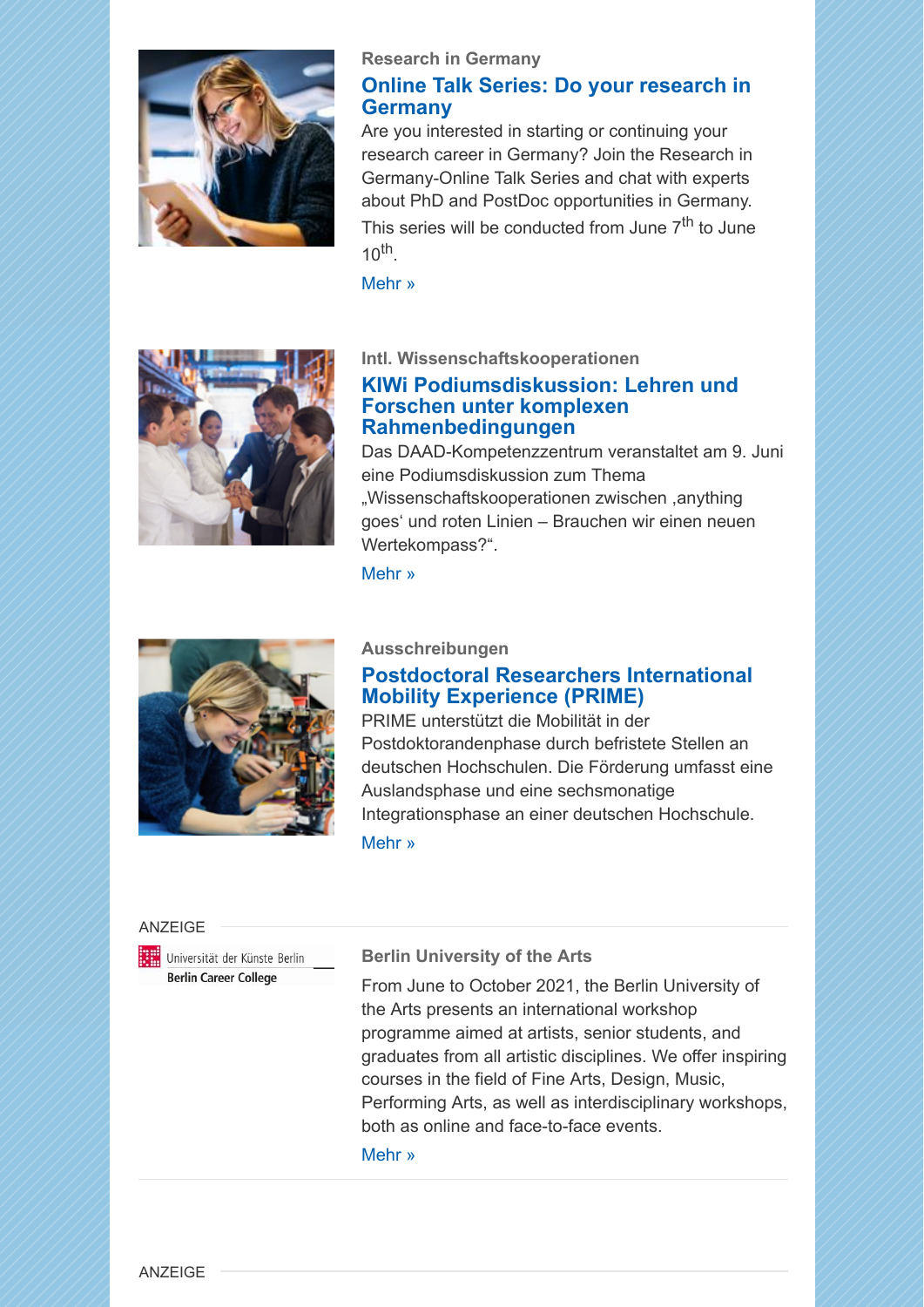



**Fulda University of Applied Sciences**

**You want to work or study in Germany, but don´t meet the requirements?**

Fulda University´s Pre-College & Pre-Study prepare you for Bachelor´s and Master´s programmes as well as a vocational training. They include subject-related, practical and German language courses as well as introductions to living, studying and working in Germany.

[Mehr »](https://scnem.com/a.php?sid=fdjb4.1mb5irc,f=6,n=fdjb4.1mb5irc,artref=9329703,l=r5a83t.1rgqoi1)

#### **ANZEIGE**



**Kempten University of Applied Sciences - Professional School of Business & Technology**

### **Take the next step in your career with this MBA Programme in Southern Germany**

The Kempten MBA in Southern Germany helps you make a career stride either internationally or in one of Germany's world market leading companies. Overview: blended learning approach, international, flexible, practice-oriented, attractive region, EFMD programme accreditation. To find out more, go to [www.mba-kempten.de](https://scnem.com/goto.php?l=r5a83v.1lpbo6a,u=8ccc717101048a39,n=fdjb4.1mb5irc,art_id=fdjbu.2c5bmsl)

[Mehr »](https://scnem.com/a.php?sid=fdjb4.1mb5irc,f=6,n=fdjb4.1mb5irc,artref=9329704,l=r5a83u.1bf88a8)

ANZEIGE



## **University of Bayreuth**

From 5 - 16 July 2021, the **Bayreuth International Summer School** will be hosting students from all over the world for our interdisciplinary online program. The Summer School consists of eight individual courses, each one specialized in a different area and in line with the research areas of the University of Bayreuth. Join us from anywhere in the world or directly on our campus in Bayreuth and earn up to 6 ECTS points!

#### [Mehr »](https://scnem.com/a.php?sid=fdjb4.1mb5irc,f=6,n=fdjb4.1mb5irc,artref=9329705,l=r5a83w.k5ed20)

ANZEIGE

**Alexander von Humboldt Foundation**

**The German Chancellor Fellowship for tomorrow's leaders**